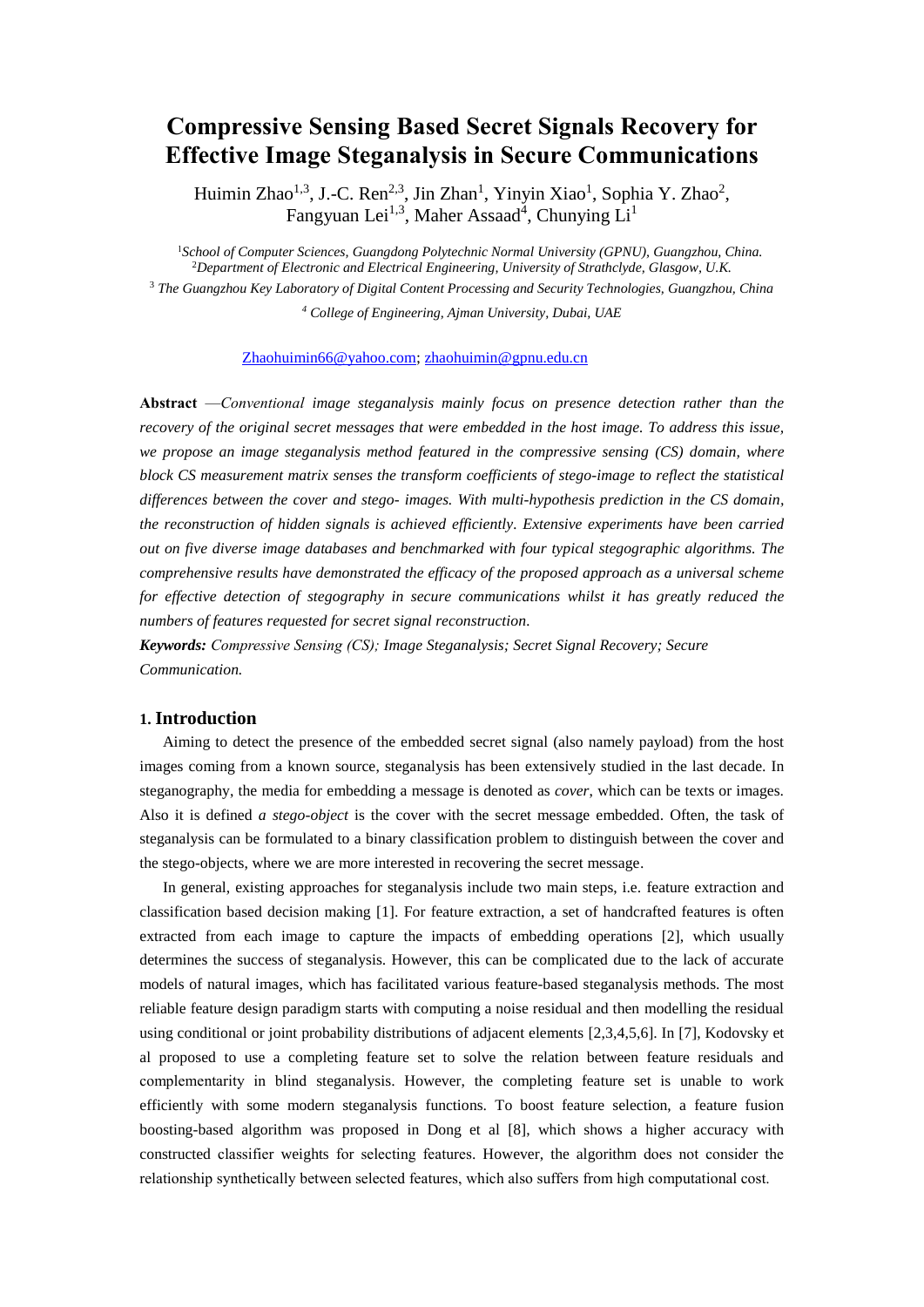To achieve better sampling of features, compressive sensing (CS) theory has been proposed recently, which has provided an efficient solution for unifying sensing and compressing feature signal by using a simplified linear measurement. Actually, CS can help to reach the best trade-off between the security and robustness as described in [9], [10], [11], [12]. In Wang *et al*. [12], a CS domain scheme is proposed for integrated secure watermark detection and privacy preserving storage of multimedia data. By combining Least Significant Bit (LSB) and Discrete Cosine Transform (DCT) [30], two new CS-based methods are proposed in [13] for the detection of steganographic content.

In this paper, a CS-based steganalysis approach is proposed, which is mainly focused on the recovery of the secret messages. The aim of the selected CS-based feature space is to improve the accuracy of classification between cover or stego so as to further reconstruct/recover the original signal of the hidden messages. The proposed work is applied on images generated from five steganography tools, i.e. nsF5, PQ, Outguess JPHS, HUGO. The features are extracted from DCT and DWT feature vectors using block CS (BCS) measurement matrix in [14], respectively, where the results from BCS are compared with other state-of-the-art approaches for benchmarking.

The remaining paper is structured as follows. In Section 2, the proposed CS-based steganalysis framework is presented, which include feature measurement, measurement matrix design, hidden signal extraction and recovery of secret signal. In Section 3, the experimental results and analysis are reported. Finally, some concluding remarks are drawn in Section 4.

## **2. The Proposed CS-based Steganalysis Framework**

As steganography may cause image content changed imperceptibly, it is expected such changes can be detected by using transform domain coefficients in a fine scale, where CS can play an important role to characterize the changes from the local transform coefficients introduced by the embedded secret messages. Therefore, we aim to BCS to detect DCT or Discrete Wavelet Transform (DWT) steganographic embedding data in images, especially to reconstruct the original secret signal. As illustrated in Figure 1, the proposed framework contains five modules, i.e. CS domain feature extraction, measurement matrix design, hidden signal extraction and recovery of secret signal as well as performance assessment. These are detailed in the next sections.



**Figure 1**. Flowchart of the proposed framework

## **2.1. The Measurement of the Feature Data in CS Domain**

In the proposed framework, for simplicity we assume the total numbers of pixels in the input image  $X$  is  $N \times N$ . The image  $X$  is divided into four sub-images denoted by  $X_1, X_2, X_3$  and  $X_4$ , and all the four sub-images are divided into  $n_1 \times n_2$  blocks. For the given  $N \times N$  image X, the subsampling procedure is given as follows: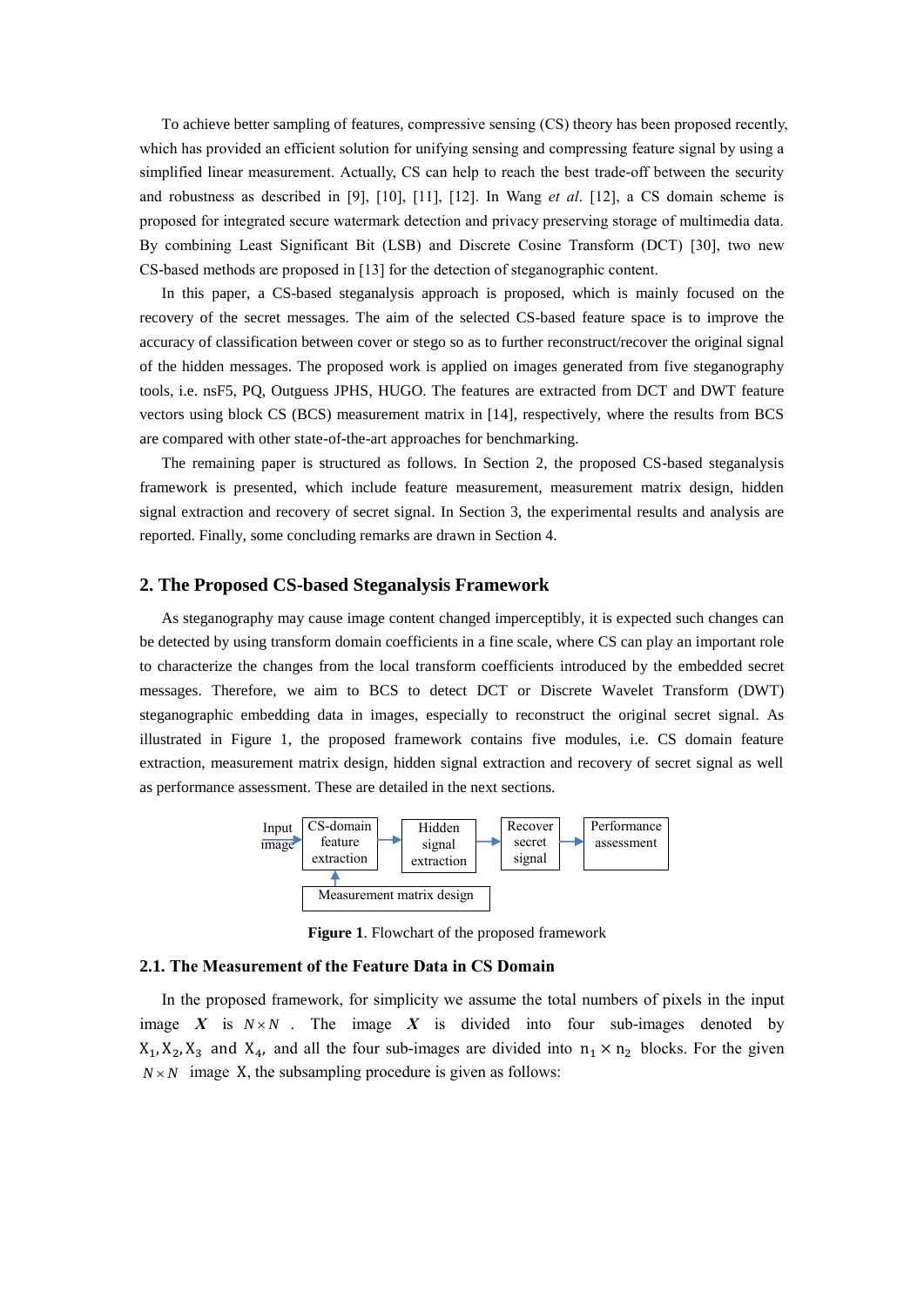$$
\begin{cases}\nX_1(n_1, n_2) = X(2n_1, 2n_2) \\
X_2(n_1, n_2) = X(2n_1 + 1, 2n_2) \\
X_3(n_1, n_2) = X(2n_1, 2n_2 + 1) \\
X_4(n_1, n_2) = X(2n_1 + 1, 2n_2 + 1)\n\end{cases}
$$
\n(1)

where  $n_1, n_2 = 1, 2, ...$ , INT $\left[\frac{N}{2}\right]$  $\frac{1}{2}$ ].

For each block of the four sub-images, it is transformed by using a sparse basis matrix Ψ*i*, which can be DCT or DWT according to the distinction of image types [15], respectively. Accordingly, four blocks of transform coefficients can be formed as  $X_i$ ,  $i = 1,2,3,4$ . Let  $\Phi_{n_1 \times n_2}$  be the blocking measurement matrix of the CS, it can be deployed to sense these coefficients independently within each block. The resulting subsampled measurement  $Y_i$  can be decided by

$$
Y_i = \Phi_{n_1 \times n_2} \cdot X_i, \qquad i = 1, \dots, 4
$$
 (2)

where the length of the signal  $Y_i$  is *m*, and  $\Phi_{n_1 \times n_2}$  is a  $n_1 \times n_2$  measurement matrix. Fig. 2 shows sub-sampling process for image signal in CS domain.



**Figure 2. Sub-sampling process of the CS-based feature data**

In Fig. 2, for each sub-image block, the number of measurement samples can be determined as  $M = [m \cdot n_1 \times n_2 / N]$ , where *M* is the size of the feature samples required by the CS measurement for the whole image. In this way, the fusion measurement matrix  $\Phi$  for the CS has a block-diagonal structure as follows:

$$
\Phi = diag[\Phi_{n_1 \times n_2}] \tag{3}
$$

The overall CS-based sub-sampling technique above is called block-CS (BCS) [14]. This process is simply a random linear projection, which can be achieved by the inner product operation of the two corresponding elements between sparse matrix  $\Psi_i$  and the measurement matrix  $\Phi_{n_1 \times n_2}$ . According to the CS theory [15, 16], the selected  $\Phi_{n_1 \times n_2}$  can be incoherent with  $\Psi_i$ , and this has been formalized into the restricted isometry property (RIP) [15]. Since the sparse basis Ψ*<sup>i</sup>* is a type of DCT or DWT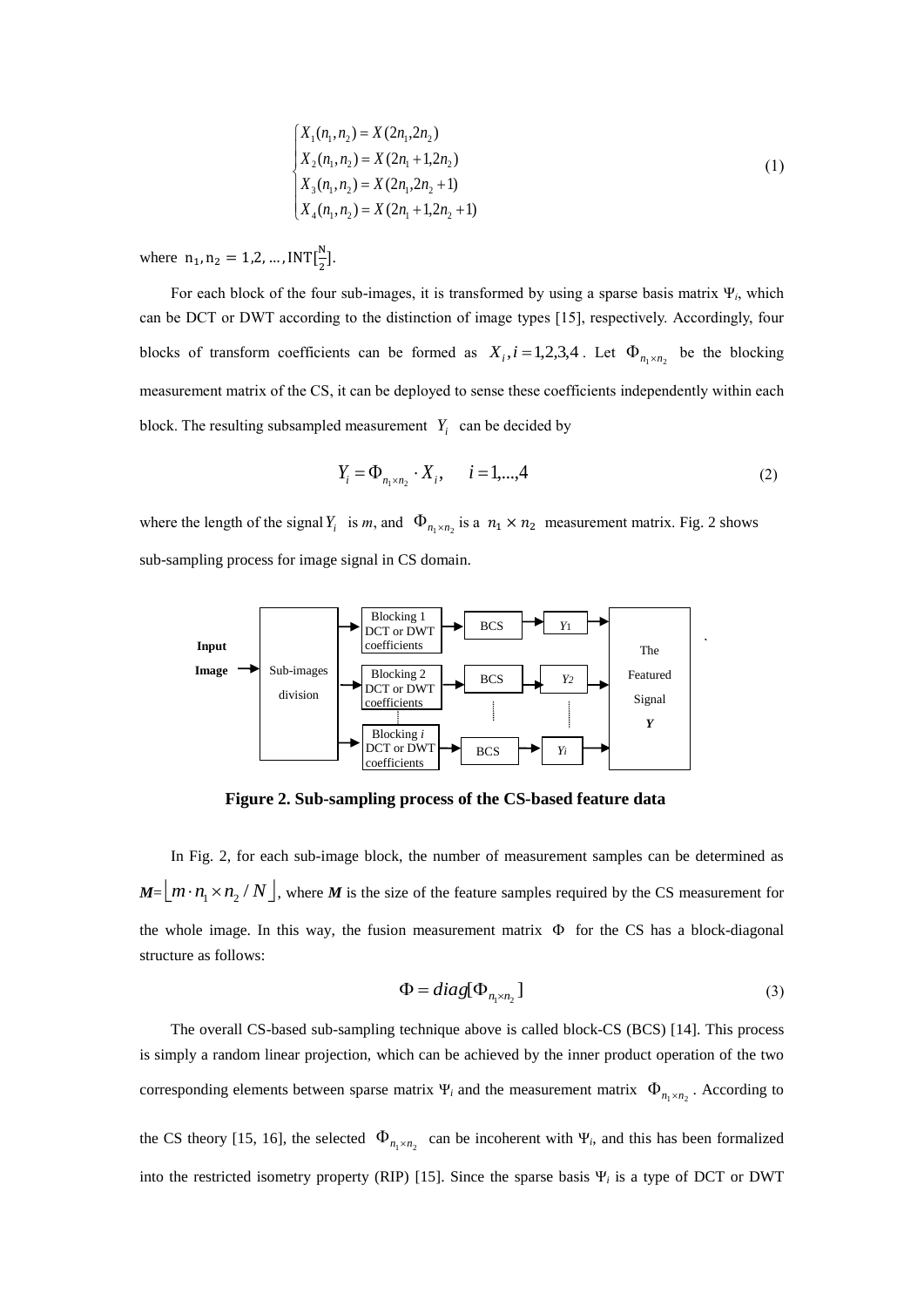matrix, the constraint can be solved by designing an appropriate measurement matrix  $\Phi_{n_1 \times n_2}$  which will be discussed in a later subsection. Finally, the fused feature signal *Y* is generated by combining the sub-sampling values  $Y_i$  from the measurement matrix  $\Phi_{n_1 \times n_2}$  of each sub-image block. In this case, the signal  $Y$  is as follow:

$$
\mathbf{Y} = \sum_{i=1}^{n_1 \times n_2} Y_i = \begin{bmatrix} \Phi_{n_1 \times n_2} & 0 & \cdots & 0 \\ 0 & \Phi_{n_1 \times n_2} & \cdots & 0 \\ 0 & 0 & \cdots & 0 \\ 0 & \cdots & 0 & \Phi_{n_1 \times n_2} \end{bmatrix} \begin{bmatrix} X_1(n_1, n_2) \\ X_2(n_1, n_2) \\ \cdots \\ X_i(n_1, n_2) \end{bmatrix} = \begin{bmatrix} Y_1 \\ Y_2 \\ \cdots \\ Y_i \end{bmatrix}
$$
(4)

When applying BCS to two adjacent sub-images, in total  $2m$  measurements  $Y_k^i$  are produced, where  $k=1,2,3$  or 4,  $1 \le i \le m$ . As proved in [14], ~96% of the image energy of *X* can be preserved in the first 1000 transform coefficients, or  $\sim$  1.5% of 65536. Here, we choose K<sub>1</sub> coefficients from the transform domain and  $K_2$  coefficients from the sparse domain, provided that  $K_1+K_2=M$ . We divide measurements  $Y_k^i$  into a pair of groups  $Y_{k_1}^i$  and  $Y_{k_2}^i$ ,  $k_1, k_2 = 1, 2, 3$ , or 4 and denoted as  $(Y_{k_1}^i, Y_{k_2}^i)$ .

#### **2.2. Designing of the Measurement Matrix**

 The measurement matrix **Φ** is a key factor to obtain the CS-feature signal. Cands *et al* have proved that the Gaussian random matrix statistically satisfies the RIP requirement [14][17]. The main criteria for design the CS matrix **Φ** is to enable the unique identification of some featured signal of image *X* from its measurements  $Y = \Phi X$ . When considering *K*-sparse signals  $\sum_{K} X$ , we should have  $M > K$ for the number of measurements. Here, the sparsity level *K* is given by the coherence  $K = O(\sqrt{M})$ , and the matrix  $\Phi$  should have its columns corresponding to the indices in signal support  $\Lambda = \text{supp}(X)$ .

As suggested in [26], we first check the properties of **Φ** to ensure that different measurement vectors  $\Phi_{n_1 \times n_2} X_i \neq \Phi_{n_1 \times n_2} X_{i-1}$  are produced by distinct sub-image signals  $X_i, X_{i-1} \in K$ . This means that each vector  $Y_{k_1}^i \in \mathbb{R}^{K_1}$  and  $Y_{k_2}^i \in \mathbb{R}^{K_2}$  is to be matched to no more than one vector  $X_i \in \sum_K X$ when we have  $Y = \Phi X$ . These prior properties for the CS matrix actually help to guarantee the uniqueness of the obtained error-free measurement vector *Y*. This is quite important for secure communications [27].

# **2.3. Extraction of the Hidden Signal**

After subsampling the test image X into four sub-images  $X_1, X_2, X_3, X_4$  and applying the DCT or DWT onto the selected two sub-images, we can obtain the transformation coefficients matrix

 $X_i(n_1, n_2), i = 1, 2, 3, 4; k_1, k_2 = 1, 2, ..., INT[N / 2]$ . The hidden signal can be extracted as follows.

1) Turn  $X_i$  into a sparse representation  $\overline{X}_i$  by using a sparse base  $\Psi_i$ , i.e.  $\overline{X}_i = \Psi_i X_i$ ;

2) Sort the sparse vector  $\overline{X}_i$  in descending order according to its signal support  $\Lambda = \text{supp}(X)$ , where the first 1500 coefficients are selected for compressive sensing;

3) Let the extracted bit from the secret message be  $w$ , which can be determined in Eq. (5) below.

$$
w = \begin{cases} 1 & \text{if } T_{D_1} < |\overline{X}_i^{(k_1)} - \overline{X}_i^{(k_2)}| < T_{D_2} \\ 0 & \text{if } |\overline{X}_i^{(k_1)} - \overline{X}_i^{(k_2)}| < T_{D_1} \\ NULL & \text{otherwise} \end{cases} \tag{5}
$$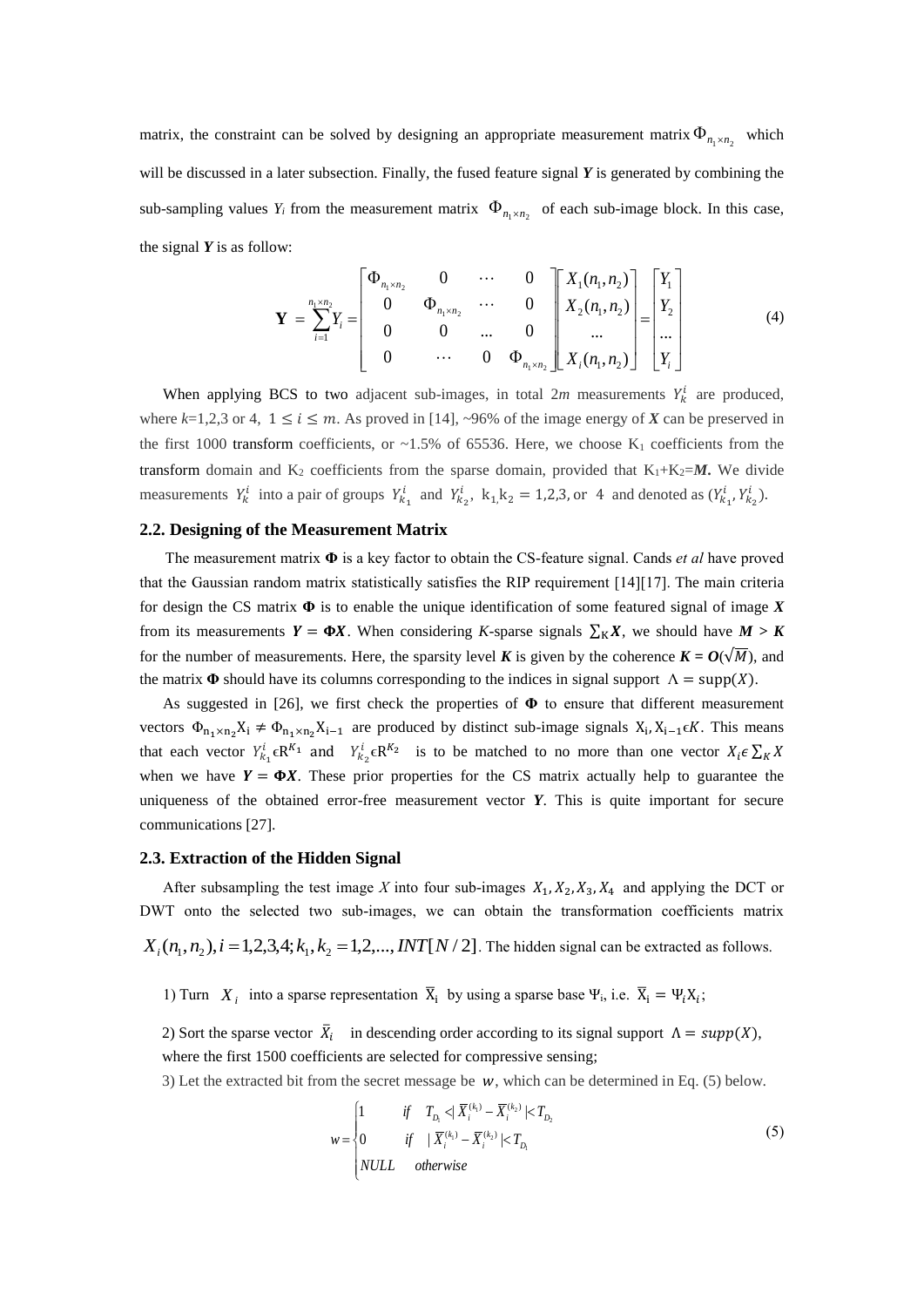where w has a value of 0 or 1, and  $T_{D_1}$  and  $T_{D_2}$  are two thresholds for data extraction. In our framework, the two thresholds are calculated using the SSIM algorithm [17] between two successive residual reconstructed sub-images.

## **2.4. Recovery of the Secret Signal in the CS Domain**

Assume the size of the hidden message *W* is *s*, i.e.  $W = [w_1, w_2, ..., w_s]$ ,  $w_s \in W$ . By repeating the aforementioned detection process in Eq.  $(5)$ , the embedded security message *W* can be extracted bit by bit. Herein a  $L2$  penalty is applied on the norm of  $w$  for predicting the hidden message of a stegoimage, where the secret bit  $w$  is estimated by:

$$
w_s = \arg\min_{w} \left| |\bar{Y}_l - \Phi_{n_1 \times n_2} H_i w| \right|_2^2 + \lambda ||I w||_2^2 \tag{6}
$$

where  $H_i$  is the hypothesis matrix from an initial reconstruction  $\bar{X}_i$  of the cover image  $X_i$  using BCS-SPL in [14], w is the extracted secret data bit from Eq. (5), and  $\Gamma$  is known as the Tikhonov matrix for prediction as initially proposed in [18]. The term  $\Gamma$  allows the imposition of prior knowledge to our approach, and the parameter  $\lambda$  controls the regularization.

In the proposed approach, less weight is assigned to the hypotheses which are most dissimilar from the sub-image blocks than those from similar ones. Specifically, we propose a diagonal Г by

$$
\Gamma_{j,j} = ||\overline{Y}_i - \Phi_{n_1 \times n_2} H_{j,i}||_2^2 \tag{7}
$$

where  $H_{j,i}$  is the columns of  $H_i$ , j=1, 2, ..., k.

For each block,  $w_s$  can be calculated directly by the closed form solution,

$$
w_s = ((\Phi_{n_1 \times n_2} H_{j,i})^T (\Phi_{n_1 \times n_2} H_{j,i}) + \lambda^2 I^T I)^{-1} (\Phi_{n_1 \times n_2} H_{j,i})^T \overline{Y}_i
$$
(8)

The calculated residual after the projection will become:

$$
R = ||\bar{Y}_{k_2}^i - \bar{Y}_{k_1}^i||_2
$$
\n(9)

which means that  $\bf{R}$  should be a condition of iteration end in formula (8) when recovering the secure signal of hidden images.

## **3. Experiment Results and Analysis**

#### **3.1 Datasets**

In our experiments, image sources are BOSS 2, UCID, DI101 and HYBRID image databases respectively, where the HYBRID database contains images from all three databases above. We have prepared these image databases with varying image patterns of 2000 jpeg images with resolution ranging from 800×600 and 1024×768. All the images were resized to 640×480 and converted to grey scale. Each cover image is embedded with varying message capacities to generate 2000 stego images using five popular embedding algorithms F5 [19], PQ [20], Outguess [21], JPHS [21], and HUGO [22]. The embedding rates are 0.15 bpp-0.25 bpp (bit per pixel) respectively.

Feature vector of 274 DCT features and 72 wavelet coefficient features are extracted from all covers and stego images by measurement samples of *B×B* dense Gaussian matrix in [14], and with *B*=32, 16 respectively. Total generated  $32000(4000\times4\times2)$  images.

For experiment I, we have selected 1200 original cover images and 1200 equivalent stego images for training dataset, creating a dataset of 2400 images for 4 embedding algorithms and 2 sets of feature vectors (2400×4×2=19200). The remaining 800 images are used to generate a test dataset of total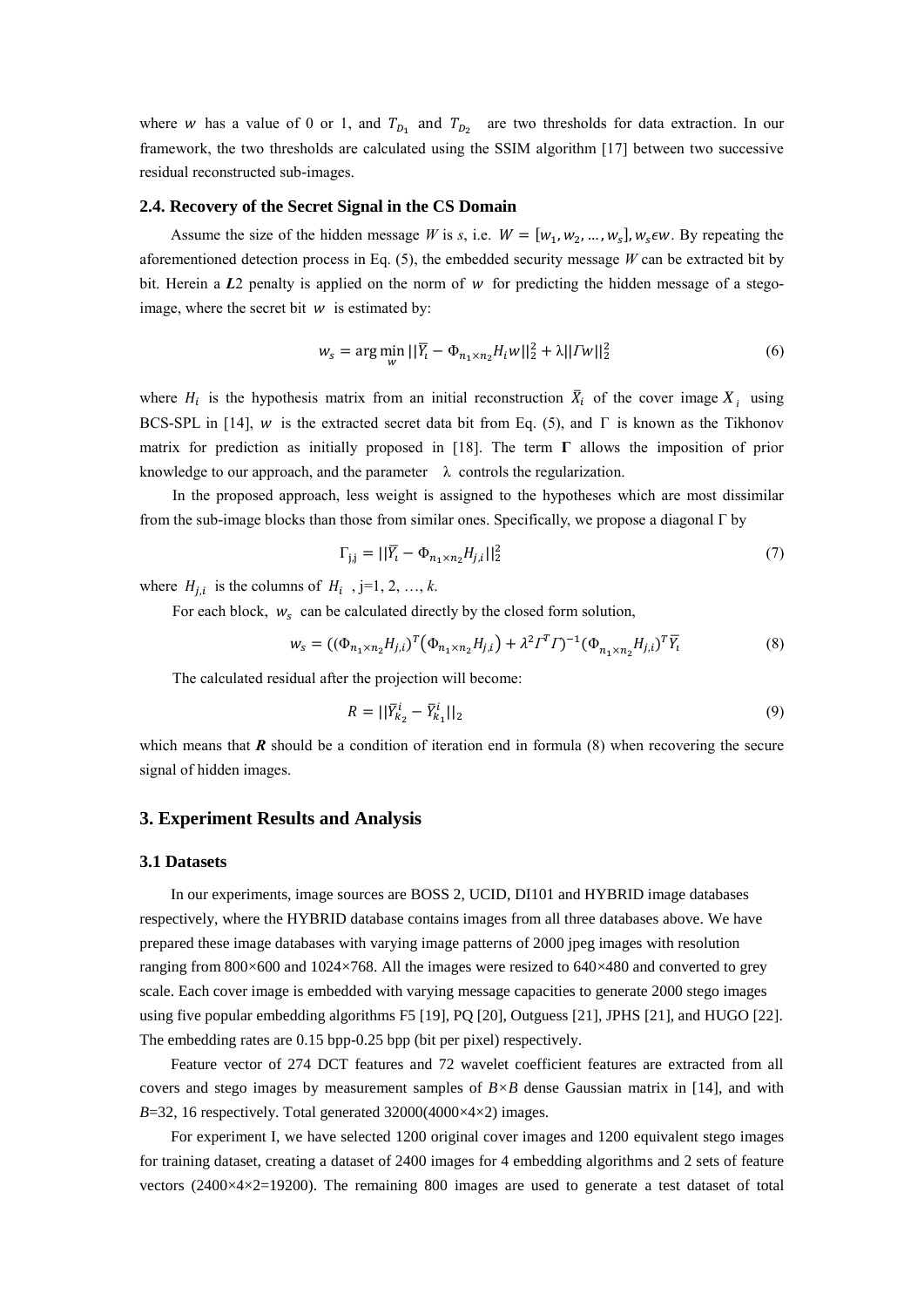1600×4×2=12800 images with different embedding capacities that used to evaluate the performance of the generalized model which generated by training dataset.

In the next three sub-sections, we design separate experiments to evaluate the performance of the proposed approach in terms of the detection accuracy of the hidden signal, the effectiveness of the extracted features and the quality of the recovered secret signals, respectively. Both qualitative and quantitative criteria are used for subjective and objective assessment. Relevant results are summarized in detail as follows.

## **3.2. Comparison of the Detection Accuracy**

We compare our proposed method with the following three steganalytic algorithms:

(1) Optimized feature extraction for steganalysis (OCF). In [23], Wang et al. extracted both PDF and moment features from wavelet and prediction error subbands. Also demonstrated this algorithm was superior to the previous detectors. Contrary to the original features, we extracted 104-dimensional (104D) features in experiment I.

(2) Textural features based universal steganalysis [local linear transform probability density function (LLTPDF)]. In [24], Li et al. extracted a 110-dimensional (110D) textural feature set from the PDFs of the LLT coefficients for universal steganalysis. Compared with the state-of-the-art steganalytic feature sets, it has proved that the LLTPDF performed best in most situations.

(3) Steganalysis by subtractive pixel adjacency matrix (SPAM). In [1], Penvy et al. extracted a 686-dimensional (686D) feature set from the second-order subtractive pixel adjacency model with a different threshold  $T=3$ , and demonstrated that it outperformed the previous detectors.

 Furthermore, the area under the receiver operating characteristic curve (ROC) is used to evaluate the steganalyzer performance. A ROC curve displays the true positive probability  $P_{TP}$  (the fraction of the stego images that are classified correctly) in terms of the false positive

We apply the area under the ROC curve (AUC) to measure the overall goodness of the ROC curve, which is calculated by the formula:

probability  $P_{FP}$  (the fraction of the cover images that are misclassified as stegoimages).

$$
AUC = \int_{0}^{1} P_{TP}(P_{FP}) d_{P_{FP}}
$$
 (10)

The value of AUC equals to 1 [P<sub>TP</sub>(P<sub>FP</sub>) =1] for any P<sub>TP</sub>  $\in [0,1]$  represents perfect detection; AUC =  $0.5[P_{TP}(P_{FP}) = P_{FP}]$  corresponding to random guessing has the worst ROC curve.

Figure 3 shows all AUCs of the steganalyzers using our proposed CS algorithm, OCF, LLTPDF, SPAM features calculated on four databases with five steganographys. In all cases, the steganalyzers employing our proposed CS features (subrate of BCS S=2) performed the best, which demonstrates that our proposed CS steganalyzers improve the detection accuracy among the low embedding rate scenario, such as the 0.25 bpp. In addition, the image data of DI101 and BOWS2 come from the natural images showed better detection performance than UCID, which validates again that our presented CS features satisfy with the characteristic of the real images.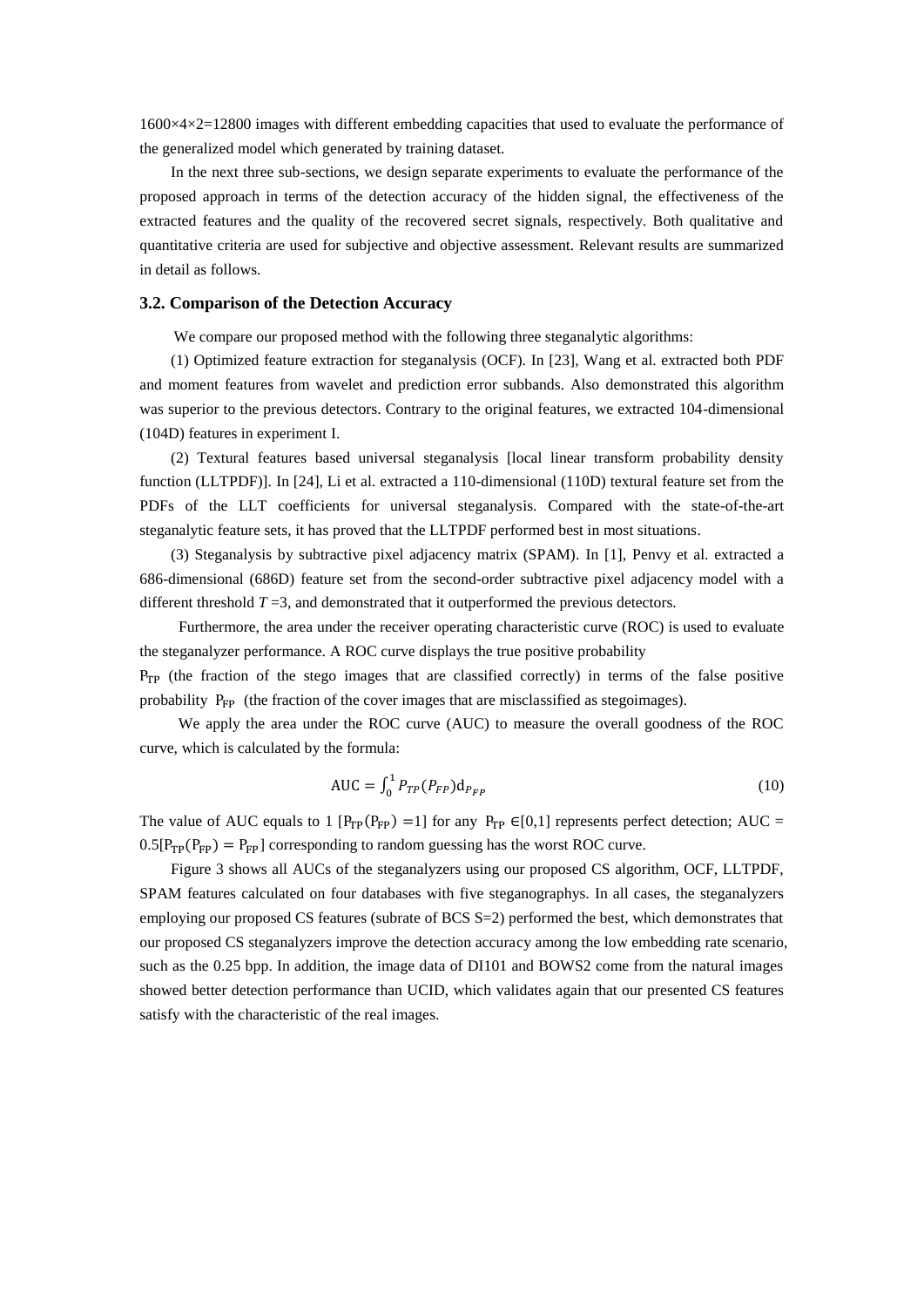

**Figure 3. AUCs of steganalyzers using proposed CS algorithm (subrate S= 2), OCF, LLTPDF, SPAM features calculated on four databases and five steganographys with 0.25 bpp embedding, respectively.**

## **3.3. Comparison of the Extracted Features**

 To contrast the impact of features numbers for the steganalyzers conveniently, we extract 2000 stego images using F5, PQ, Outguess, and JPHS embedding algorithms with 0.15 bpp embedding rate, respectively. Meanwhile, we use the support vector machine (SVM) to train all features to derive the best fitness function as it has demonstrated good performance in various applications [28][33]. Figure 4 shows two statistical results of average feature extracted from four image databases in CS-DCT domain [38] and CS-SVM domain, respectively. Then we have applied our improved nature inspired CS algorithm and compared with optimized DPSO algorithm. The number of iterations for each algorithm is 35 and population size is 30. In this case, the thresholds are  $T_{D_1} = 1$ , and  $T_{D_2} = 3$ , respectively.

#### **3.3.1. DCT Features Description**

In Figure 4(a), a feature set comprising of 193 features derived from DCT coefficients and 81 features derived from Markov model of DCT plane could achieve good performance independently with certain limitations. To overcome the limitation of single feature set method, such as biased detection for different embedding algorithms, the DCT and Markov features were merged to produce a 274- dimensional feature vector.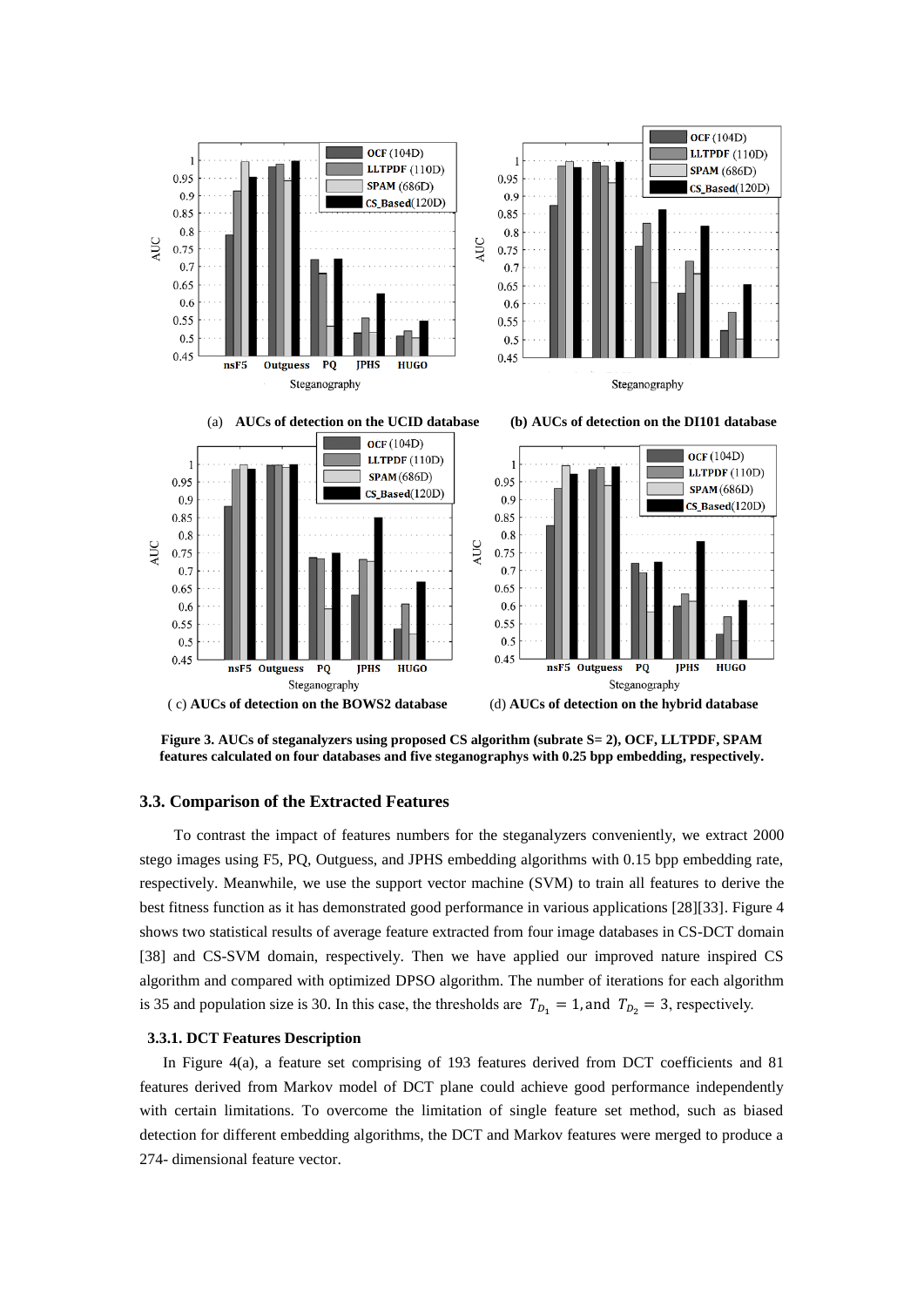#### **3.3.2. DWT Features Description**

 The proposed scheme extracted 72-dimension feature set from three level quadrature mirror filter wavelet coefficients in Figure 4(b). Four statistical moments: mean, variance, kurtosis and skewness are extracted from wavelet coefficient of each nine high-frequency subbands, generating 36 features. Another set of 36 features are extracted from predicted errors of nine high frequency subbands, and finally form 72- dimensional feature vector for steganalysis. In all these algorithms, fitness function is obtained by training the selected features with SVM [3] Gaussian kernel and averaging the accuracy by 10-cross validation. Figure 4 reveals that the proposed CS algorithm reduces the DCT features by almost  $67\%$  and DWT by 38% in Figure 4 (a) and Figure 4(b), respectively. The reason a higher percentage of DCT features is reduced is due to the fact that DCT features contain more redundancy than DWT features.



**Figure 4. CS-based features for different steganography algorithms with 0.15 bpp embedding rate.**

## **3.4 Quality of the Recovered Secret Signal**

 In our approach, we tried to find a CS-based criterion for secret signal recovery with extracted features from stego images. A final experiment is performed by combining four steganographic algorithms and applying the most effective features sensed by BCS measurement matrix, and recovering hidden signals by multi-hypothesis predictions with a Tikhonov regularization in the CS domain [18] [29]. The original signals that are hidden in cover images are 2-D grey fingerprint images with a size of  $128\times128$  from the FVC2004 database (DB3) [25]. Figure 5 shows the reconstructed fingerprint images with 40 features using different algorithms. We can observe that reconstructed fingerprint images from nsF5 can achieve the best, closest to the original signal with 40 features were detected by BCS as compared to other embedding algorithms, and JPHS is the weakest among embedding algorithms. **EXECUTE:** THE CARRELL IS the algorithm can effect the algorithm can efficiently recover the secret signal on DCF features for different stegangeaphy algorithms with 0.15 hpp embedding rate.<br>
34 Quality of the Recovered S



(a) **Original image** (b) **Recovery image from nsF5** (c) **Recovery image from PQ** (d) **Recovery image from JPHS Figure 5. CS-based reconstructed fingerprint images with 40 features.** 

All above experiment results demonstrate that the following three goals are achieved: a) proposed CS-based algorithm increases detection accuracy; b) the algorithm reduces the number of features to be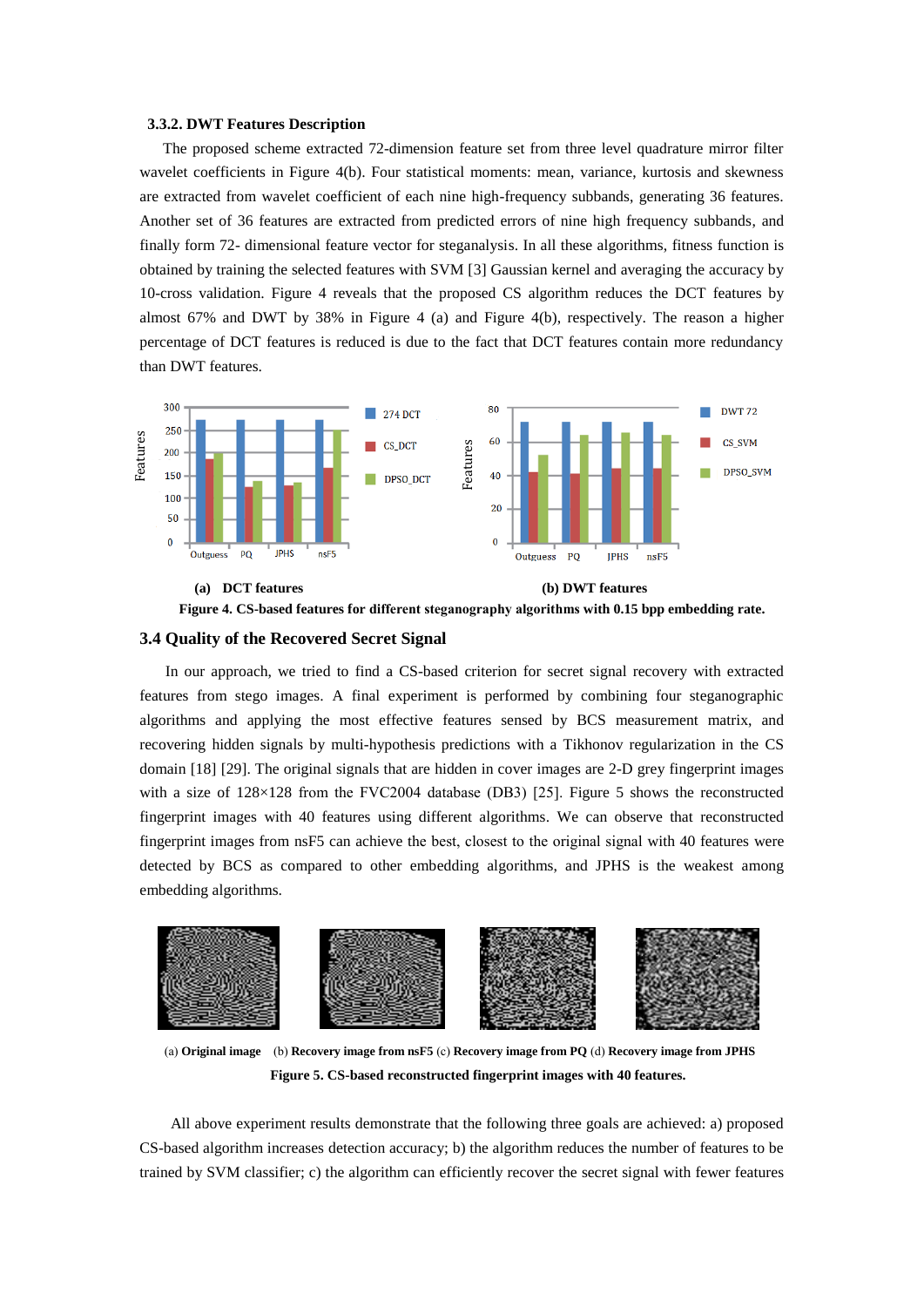extracted from stego image.

## **4. Conclusion**

We have addressed an efficient recovery method of secret signal for image steganalysis in this paper. Various statistical features from DCT, DWT, and CS domain have been developed from the stego image and used to investigate secret signal recovery algorithms combining multi-hypothesis prediction with Tikhonov regularization. The experiments are performed in five advanced embedding algorithms nsF5, Outguess, PQ, JPHS and HUGO. Extensive experiments show that proposed CS-based algorithm improves the detection accuracy by 5-10% and reduces the features set dimensionality by almost 67% for DCT features and 37.5% for DWT features, and efficiently recover the secret signal with fewer features extracted from stego image.

For future work, efficient processing can be applied including gradient-based subspace feature extraction [31] and saliency detection [34]. Image enhancement to ensure the quality of the recovered signal can also be applied [32][36]. In addition, more state-of-the-art optimization algorithms will be explored to search the best fitness function such as gravitational search algorithm [35] and deep learning [37] in this context.

# **Acknowledgment**

This work was partly supported by the National Natural Science Foundation of China (61672008, 61772144), Guangdong Provincial Application-oriented Technical Research and Development Special fund project (2016B010127006, 2017A050501039), the Natural Science Foundation of Guangdong Province (2016A030311013, 2015A030313672), International Scientific and Technological Cooperation Projects of Education Department of Guangdong Province (2015KGJHZ021), and the Scientific and Technological Projects of Guangdong Province (2017A050501039).

## **References**

[1] Pevný T, Bas P, Fridrich J (2010) Steganalysis by subtractive pixel adjacency matrix. IEEE Transactions on Information Forensics and Security 5(2): 215–224

[2] Fridrich J, Kodovsky J (2012) Rich models for steganalysis of digital images. IEEE Transactions on Information Forensics and Security 7(3): 868–882

[3] Shi YQ, Sutthiwan P, Chen L (2012) Textural features for steganalysis. In Proc. Int. Workshop on Information Hiding, pp.63–77

[4] Holub V, Fridrich J, Denemark T (2013) Random projections of residuals as an alternative to cooccurrences in steganalysis. In Proc. SPIE Electronic Imaging 8665: 0L01–0L11

[5] Holub V, Fridrich J (2013) Random projections of residuals for digital image steganalysis. IEEE Transactions on Information Forensics and Security 8(12): 1996–2006

[6] Li YB, Guo ZH (2016) Image Steganography in a Karhunen-Loeve Transform Optimization Model.

International Journal of Security and Its Applications 10(5): 19-128

[7] Kodovský J, Fridrich J (2008) On completeness of feature spaces in blind steganalysis. In Proc. the 10th ACM Workshop on Multimedia and Security, pages 123-132

[8] Dong J, Chen X, Guo L, Tan T (2008) Fusion based blind image steganalysis by boosting feature selection. In: LNCS 6387: 87-98

[9] Orsdemir A, Altun HO, Sharma G, Bocko MF (2008) On the security and robustness of encryption via compressed sensing. In Proc. IEEE Military Communications Conference, pages1040-1046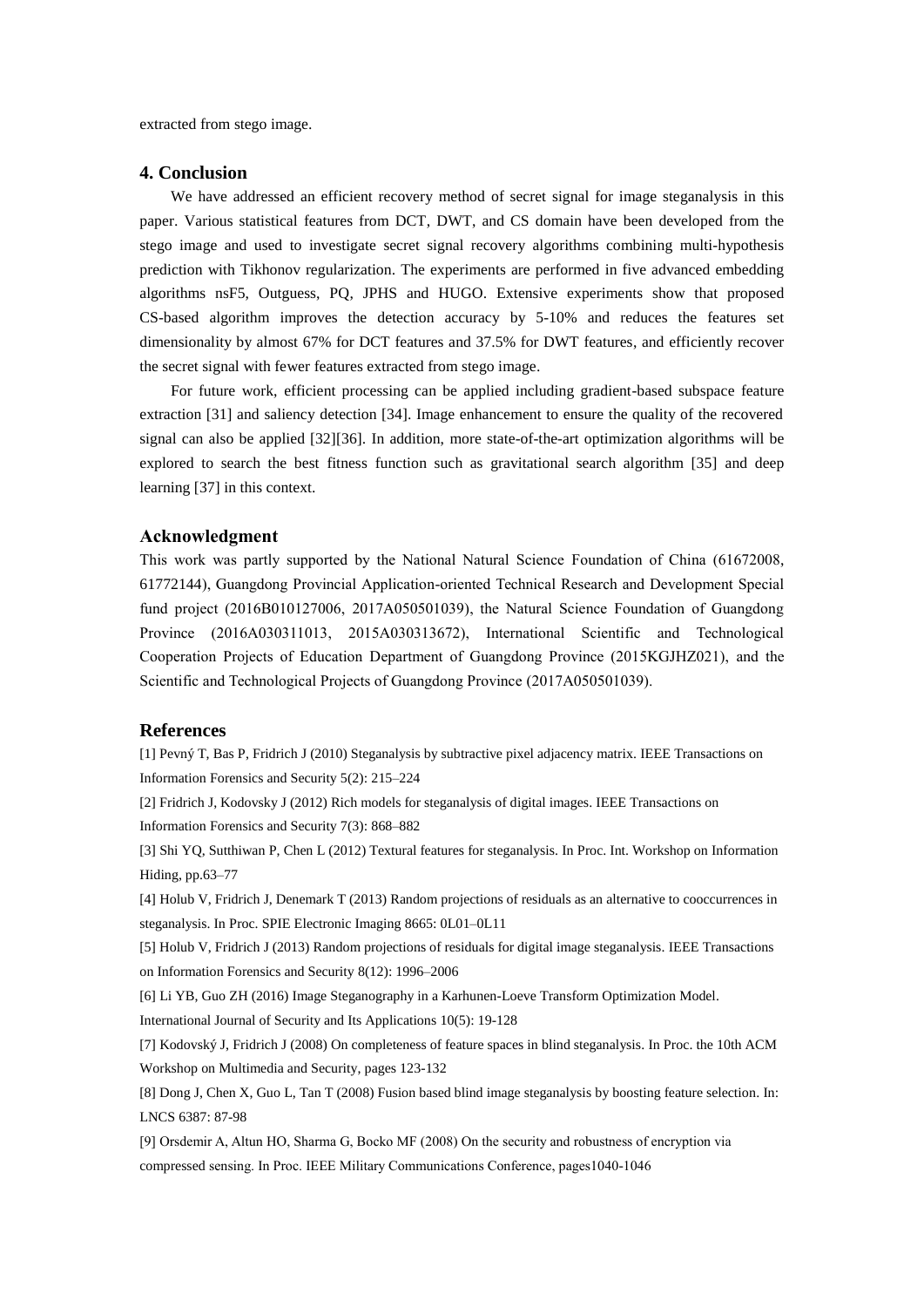[10] Davenport M, Boufounos P, Wakin M, Baraniuk R (2010) Signal processing with compressive measurements. IEEE Journal of Selected Topics in Signal Processing 4(2): 445-460

[11] Lu W, Varna AL, Wu M (2010) Security analysis for privacy preserving search for multimedia. In Proc. IEEE 17th Inter. Conf. on Image Processing, pages 68-72

[12] Wang Q, Zeng W, Tian J (2013) Integrated secure watermark detection and privacy preserving storage in the

compressive sensing domain. In Proc. IEEE Int. Workshop on Information Forensics and Security, pages 67-72

[13] Patsakis C, Aroukatos NG (2014) LSB an DCT steganographic detection using compressive sensing. Journal of Information Hiding and Multimedia Signal Processing 5(1): 20-32

[14] Fowler JE, Mun S, Tramel EW (2011) Multiscale block compressed sensing with smoothed projected landweber reconstruction. In Proc. 19<sup>th</sup> European Signal Processing Conf., pages 564-568

[15] Donoho D (2006) Compressed sensing. IEEE Trans. on Information Theory 52(4): 1289–1306

[16] Candes E, Tao DC (2006) Near optimal signal recovery from random projections: universal encoding strategies. IEEE Trans. on Information Theory 52(12): 5406–5425

[17] Wang Z, Bovik AC, Sheikh HR, Simoncelli EP (2004) Image quality assessment: from error visibility to structural similarity. IEEE Transactions on Image Processing 13(4): 600-612

[18] Sullivan GJ (1993) Multi-hypothesis motion compensation for low bit-rate video coding. In Proc. Int. Conf. on Acoustics, Speech, and Signal Processing 5: 437-440

[19] Westfeld A (2001) High capacity despite better steganalysis (F5 – a steganographic algorithm). Lecture Notes in Computer Science 2137: 289–302

[20] Fridrich J, Goljan M, Soukal D (2004) Perturbed quantization steganography with wet paper codes. In Proc. ACM Multimedia Workshop, pages 4-15

[21] Steganography software tools[, http://members.tripod.com/steganography/stego/software.html](http://members.tripod.com/steganography/stego/software.html) [Assessed on 12 Sept. 2017].

[22] Pevný T, Filler T, Bas P (2010) Using high-dimensional image models to perform highly undetectable steganography. LNCS 6387: 161–177

[23] Wang Y, Moulin P (2007) Optimized feature extraction for learning based image steganalysis. IEEE Trans. Inf. Forens. Security 2(1): 31–45

- [24] Li B, Huang JW, Shi YQ (2008) Textural features based universal steganalysis. In Proc. SPIE 6819
- [25] Fingerprint verification competition, [http://biometrics.cse.msu.edu/fvc2004db/index.html.](http://biometrics.cse.msu.edu/fvc2004db/index.html) [Assessed on 25 August 2017].
- [26] Duarte MF, Eldar YC (2011) Structured compressed sensing: from theory to applications. IEEE Trans. Signal Processing 59(9): 4053-4085

[27] Gao P, Ren J (2006) Analysis and realization of snort-based intrusion detection system. Computer Application and Software 23(8):134–135

[28] Zabalza J et al (2014) Robust PCA micro-Doppler classification using SVM on embedded systems. IEEE Trans Aerospace Electron Syst 50(3):2304-2310

[29] Zhou Y et al (2016) Hierarchical visual perception and two-dimensional compressive sensing for effective content-based color image retrieval. Cogn Comput 8(5):877–889

[30] AlKhateeb JH et al (2008) Word-based handwritten Arabic scripts recognition using DCT features and neural network classifier. In Proc. 5th Int. Multi. Conf. Systems, Signals and Devices, pages 1-5

[31] Ren J et al (2014) Gradient-based subspace phase correlation for fast and effective image alignment. J Visual Commun Image Represent 25(7):1558–1565

[32] Gill K et al (2011) Quality-assured fingerprint image enhancement and extraction using hyperspectral imaging. In Proc. IEEE Int. Conf. Imaging for Crime Detection and Prevention